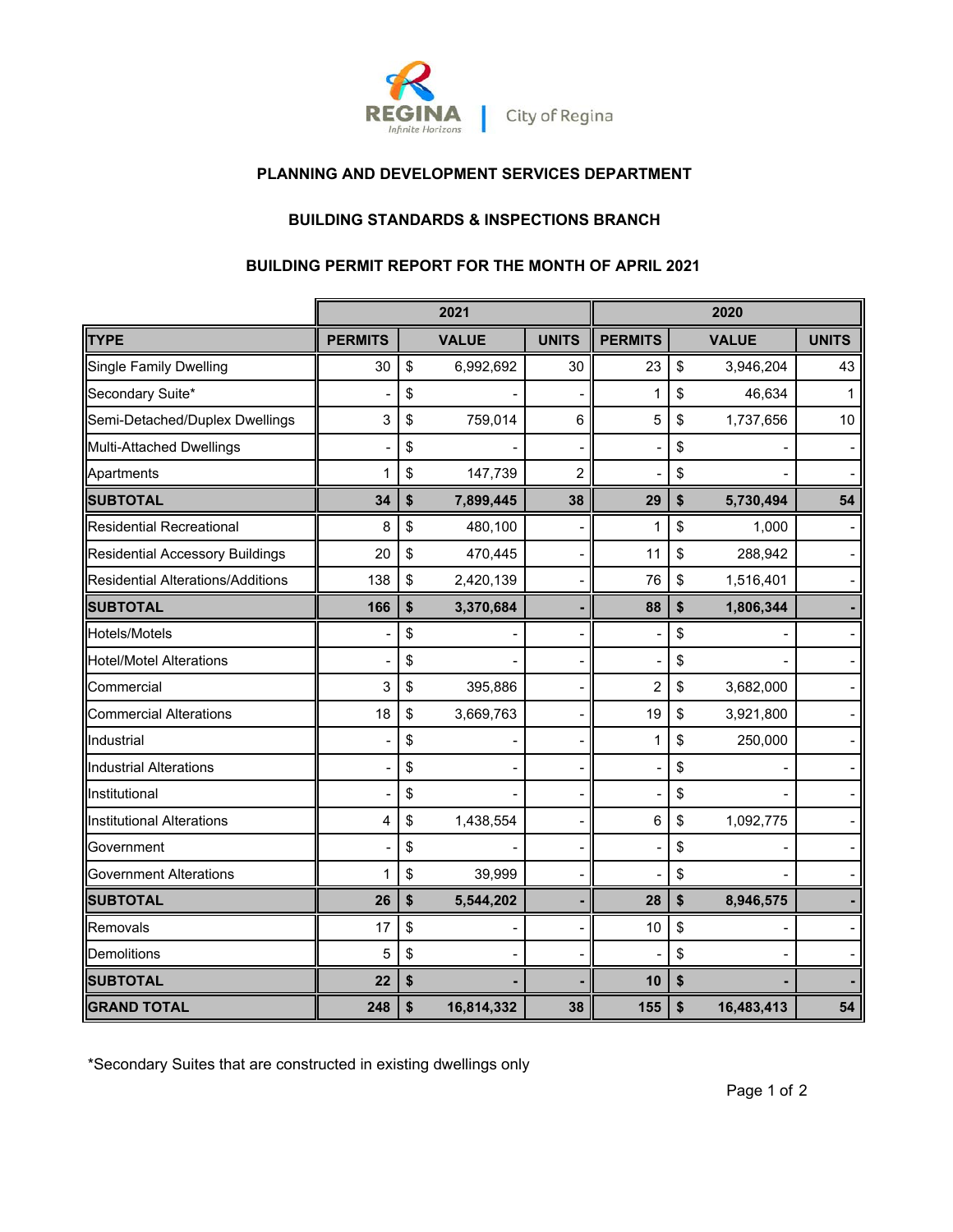

### **PLANNING AND DEVELOPMENT SERVICES DEPARTMENT**

## **BUILDING STANDARDS & INSPECTIONS BRANCH**

# **BUILDING PERMIT REPORT FOR THE MONTHS OF JANUARY - APRIL 30, 2021**

|                                        |                | 2021             |              | 2020           |    |              |              |
|----------------------------------------|----------------|------------------|--------------|----------------|----|--------------|--------------|
| <b>TYPE</b>                            | <b>PERMITS</b> | <b>VALUE</b>     | <b>UNITS</b> | <b>PERMITS</b> |    | <b>VALUE</b> | <b>UNITS</b> |
| <b>Single Family Dwelling</b>          | 95             | \$<br>21,737,983 | 106          | 72             | \$ | 14,425,176   | 103          |
| Secondary Suite*                       | 2              | \$<br>55,462     | 2            | 3              | \$ | 129,681      | 3            |
| Semi-Detached/Duplex Dwellings         | 4              | \$<br>1,126,298  | 8            | 10             | \$ | 3,505,732    | 20           |
| Multi-Attached Dwellings               | 8              | \$<br>3,509,846  | 22           | 16             | \$ | 9,458,675    | 63           |
| Apartments                             | 6              | \$<br>4,333,164  | 49           | 4              | \$ | 2,140,000    | 16           |
| <b>SUBTOTAL</b>                        | 115            | \$<br>30,762,752 | 187          | 105            | \$ | 29,659,264   | 205          |
| <b>Residential Recreational</b>        | 12             | \$<br>738,100    |              | 5              | \$ | 178,000      |              |
| <b>Residential Accessory Buildings</b> | 43             | \$<br>1,094,099  |              | 25             | \$ | 679,039      |              |
| Residential Alterations/Additions      | 435            | \$<br>9,120,998  |              | 307            | \$ | 6,210,887    |              |
|                                        | 490            | \$<br>10,953,197 |              | 337            | \$ | 7,067,927    |              |
| Hotels/Motels                          |                | \$               |              | 1              | \$ | 4,500,000    |              |
| <b>Hotel/Motel Alterations</b>         |                | \$               |              | 1              | \$ | 59,500       |              |
| Commercial                             | 8              | \$<br>5,026,674  |              | 16             | \$ | 12,332,000   |              |
| <b>Commercial Alterations</b>          | 70             | \$<br>14,774,845 |              | 77             | \$ | 31,934,282   |              |
| Industrial                             |                | \$<br>400,000    |              | 5              | \$ | 15,420,000   |              |
| <b>Industrial Alterations</b>          | $\overline{c}$ | \$<br>429,637    |              | $\mathbf 1$    | \$ | 536,764      |              |
| Institutional                          |                | \$               |              | 3              | \$ | 430,000      |              |
| <b>Institutional Alterations</b>       | 12             | \$<br>4,201,554  |              | 10             | \$ | 1,506,775    |              |
| Government                             |                | \$               |              | $\overline{c}$ | \$ | 1,220,000    |              |
| <b>Government Alterations</b>          | 8              | \$<br>3,813,105  |              | $\overline{2}$ | \$ | 172,312      |              |
| <b>SUBTOTAL</b>                        | 100            | \$<br>28,645,815 |              | 118            | \$ | 68,111,633   |              |
| Removals                               | 23             | \$               |              | 13             | \$ |              |              |
| Demolitions                            | 25             | \$               |              | 12             | \$ |              |              |
| <b>SUBTOTAL</b>                        | 48             | \$               |              | 25             | \$ |              |              |
| <b>GRAND TOTAL</b>                     | 753            | \$<br>70,361,763 | 187          | 585            | \$ | 104,838,824  | 205          |

\*Secondary Suites that are constructed in existing dwellings only